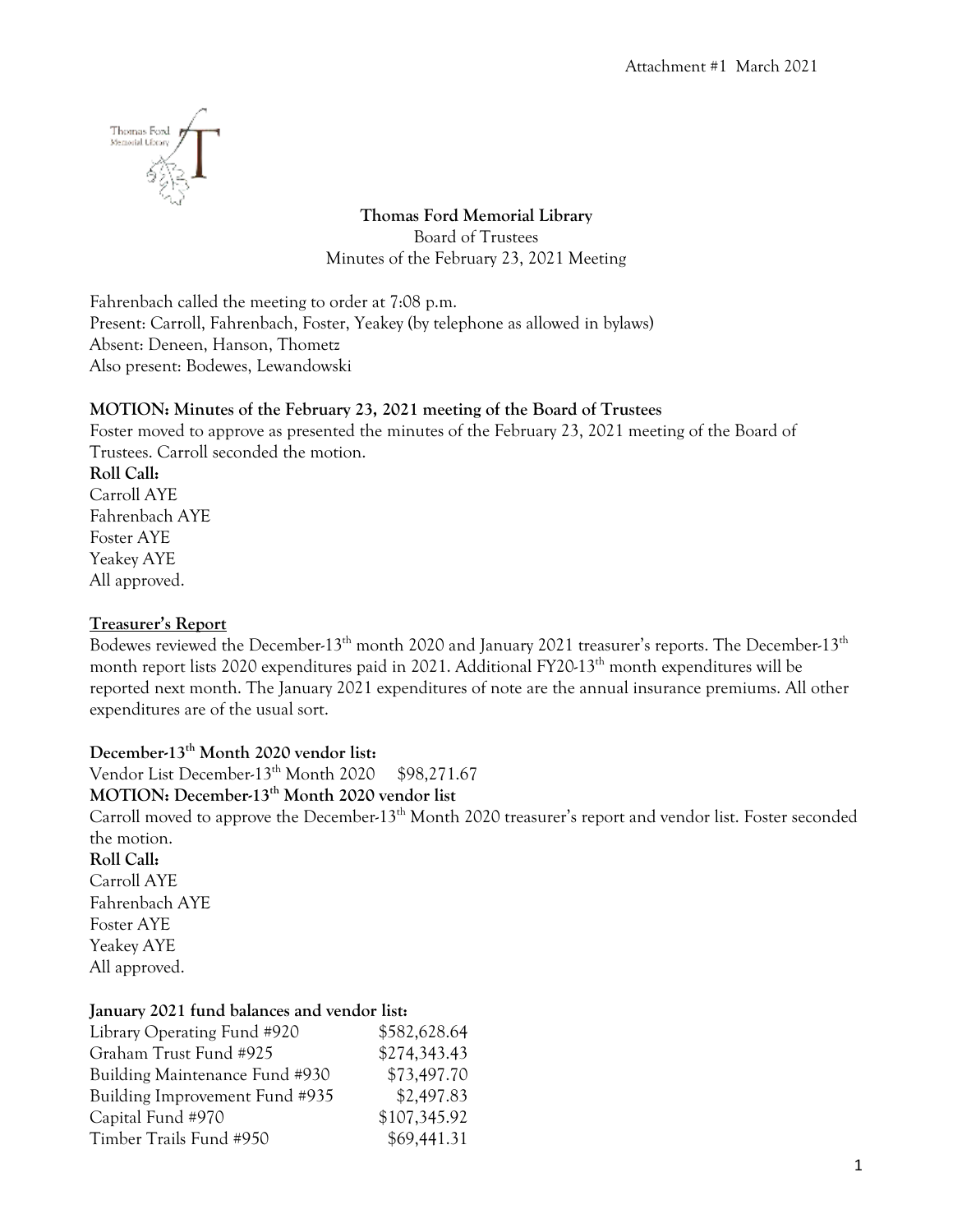Debt Retirement Fund #940 \$17,739.47 Vendor List January 2021 \$97,968.67

#### **MOTION: January 2021 treasurer's report**

Carroll moved to approve the January 2021 treasurer's report and vendor list. Foster seconded the motion. **Roll Call:**

Carroll AYE Fahrenbach AYE Foster AYE Yeakey AYE All approved.

## **Librarian's Report**

- **Extreme Weather Closures.** Due to extreme weather conditions, the Library closed early on February 11 and 15 and all day on February 16. It is our practice that when local schools announce closures or when driving conditions become dangerous for staff to close the building.
- **Audit Fieldwork**. Initial fieldwork for the FY 2020 audit has been completed and Bodewes has met with the auditors.
- **Vaccinations**. Public library employees are not (as of today) included in any preferred group and will be vaccinated with the general public in the non-essential group 2. There has been discussion statewide about putting public library employees in group 1c. Both staff and patrons look forward to when library staff can be vaccinated and services can slowly begin to resume.
- **Statements of Economic Interest.** Annual Statements of Economic Interest must be submitted by May 1 each year. Trustees should contact Bodewes if they have not yet received the email.
- **The Spring Newsletter** has just been delivered.
- **Statistics and Departmental Reports** were presented

Teen Liaison Report – Due to schedule conflicts, teen liaison Keira Sullivan will submit a report for the next meeting.

Lewandowski reported that Foundation appeal donations are \$14,305.

**Visitors/Public Comment**: There were no visitors or public comment.

**Communications**: Letter from the First Congregational Church's GreenTeam thanking the Library for serving as a collection location for the holiday lights recycling program.

## **Committees**:

## **Finance**

Audit Compliance Letters to Trustees should be completed and returned to Sikich.

## **Building and Grounds**

Yeakey reported. Snow removal services were in high use this month. The replacement of all pendant light fixtures on the main level has been completed. The new Children's Department book display fixture has been scheduled for installation.